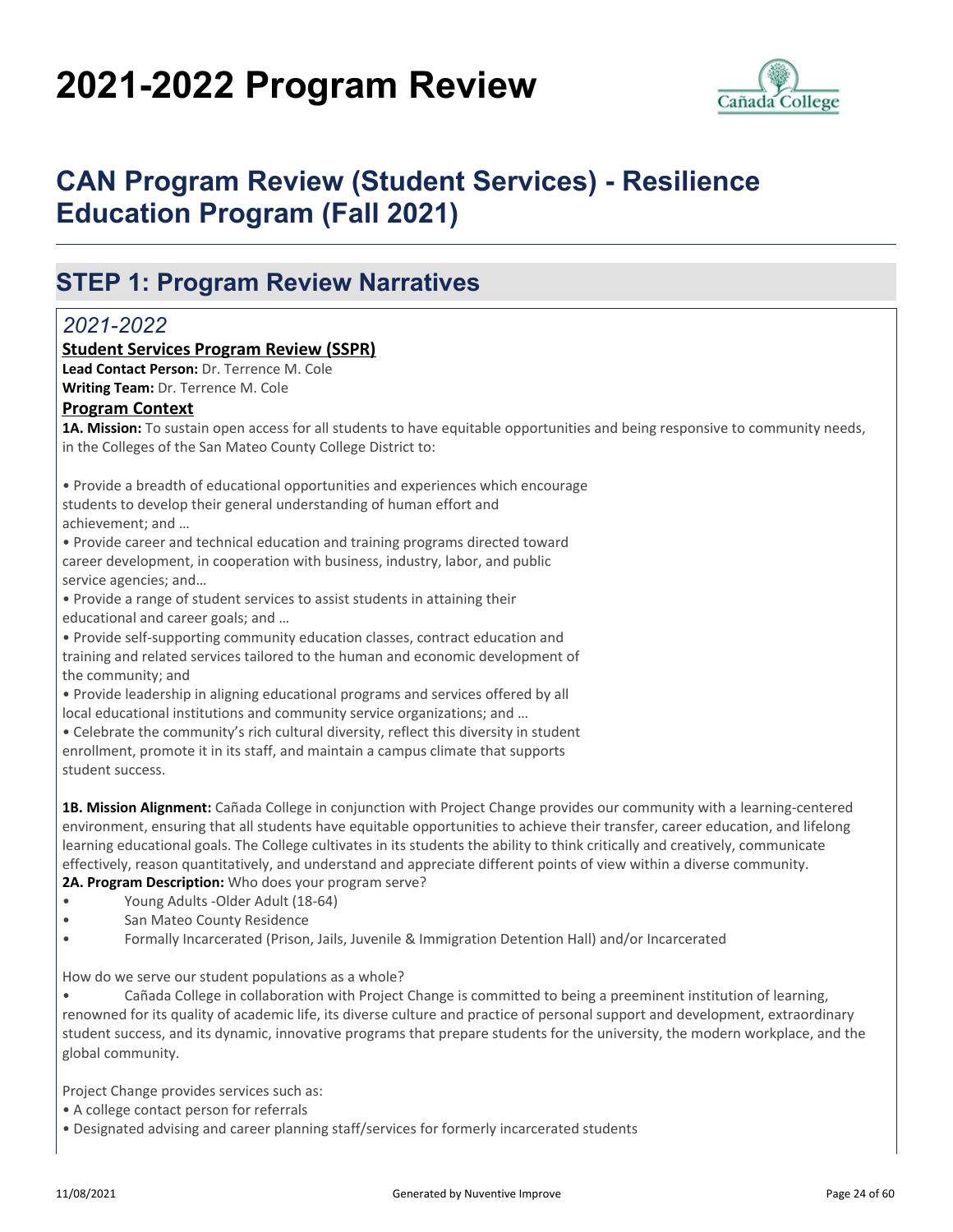- Guided pathways for realistic careers with job potential
- Assistance with registration and financial aid/fee waiver process
- Academic and career counseling
- Credit, Certificate, and noncredit class (vocational) class on campus and off-campus
- Personal and career development seminars and workshops
- Peer support
- Referrals for on/off campus services
- Academic tutoring and access to technology
- Assistance with Clean Slate petitions
- Health and wellness counseling

**2B. Student Goals:** Cañada College with Project Change goal is to empower our participants to connect them with college and community resources so they can achieve their educational, personal and career goals.

What does your program do for students in helping them reach their goals?

- Recruit, assist registering for school, and retain formerly incarcerated students
- Assist students in completing a college degree, certificate, and/or transfer
- Help students secure stable and meaningful counseling, financial aid assistance and employment
- Reduce recidivism
- Connect students with on and off campus resources

**2C. Community Partnerships:** What are your community partnerships?

Off campus dedicated staff:

- Redwood City Parole
- SMC Sheriff's Office
- County of San Mateo Probation
- CDCR
- Attorneys from the District Attorney's Office
- Private Defender Program
- Professional Legal Association
- Maguire Correctional Facility
- Maple Street Correctional Center / Men's and Women's Transitional Facilities
- San Mateo County Office of Ed and Adult Schools
- Redwood City Sober Living Environments (SLE)
- YMCA Youth Service Bureau
- Urban Services YMCA of SF
- Five Keys Northern California
- David Lewis Reentry Program in E. Palo Alto
- Delancy Street
- GEO Transitional House Federal Probation
- Rising Scholars
- Basic

**2D. Anti-Racism Contributions:** Project Change discovered every individual has an enormous amount to teach us. We strive to learn from, to adapt both the style and content of every human being in the program. To reflect diversity of each individual contributing to anti-racism. This has included mundane but important steps like learning to actively listen more effectively to non-native English speakers. As well as, to create content for a more diverse environment such as BIPOC, LGBTQIA+, 1st Gen, Foster, Homeless, Undocumented, Veteran, Low-Income, etc. In organizing Project Change, through an anti-racism lens we were able to attract and communicate more effectively to broad audiences. By bringing in a wide variety of perspectives, a more diverse program, and more memorable learning experience allowed us to construct a new culture for human kindness.

**3A. Equity & Access:** Describe how your program assures equitable access to all of its students by providing appropriate, comprehensive, and reliable services to all students.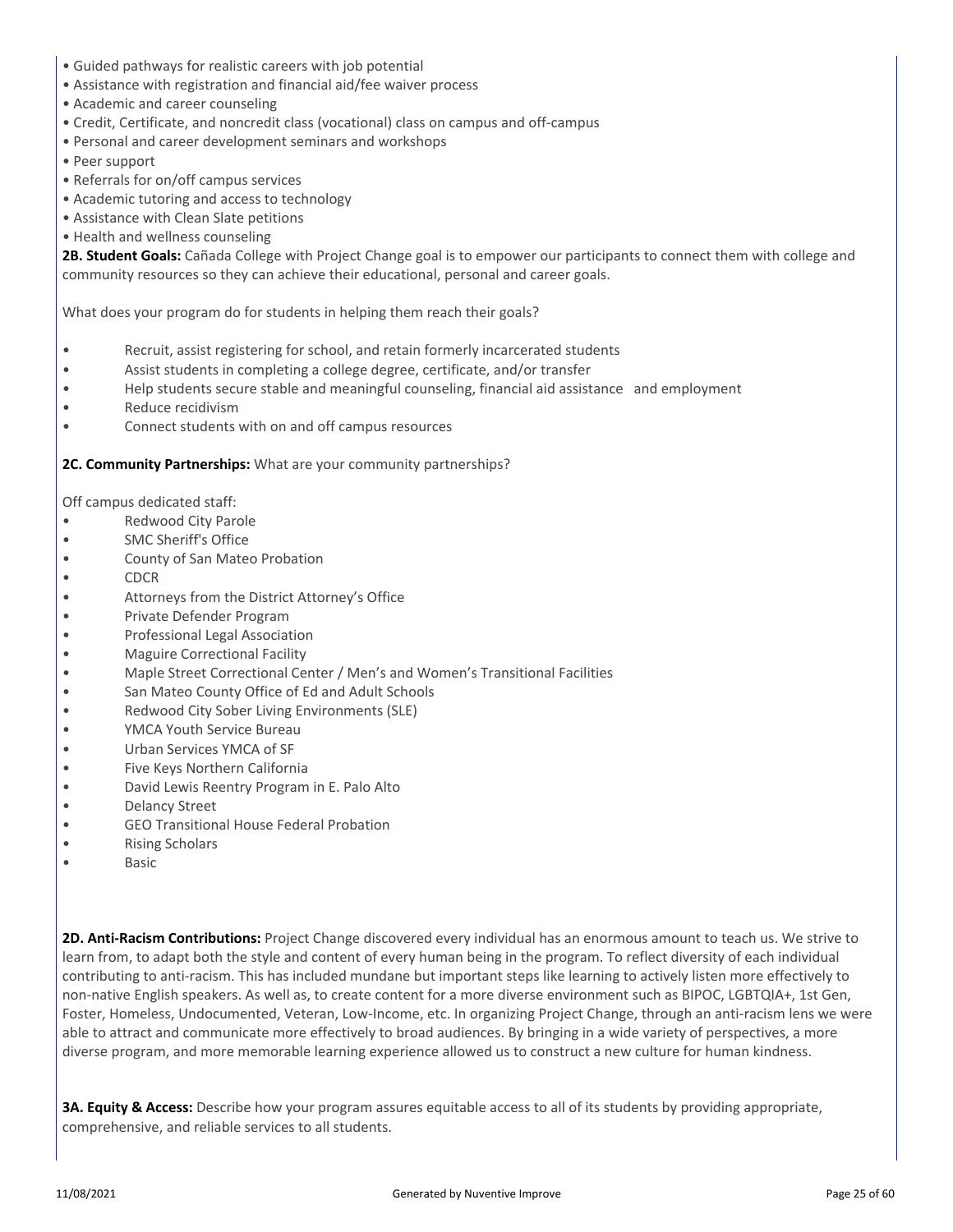Project Change has a dedicated on and off campus team, Project Change director/coordinator and Elevate telephone application.

Three realities/barriers confronting formerly incarcerated students enrolled at Cañada College:

- ? Opportunity ? Equitable Access
- ? Hard to succeed where you feel like you don't belong
- The presence of resources is not the same as access to resources

In order to ensure formerly incarcerated students can succeed and have an additional layer of equitable access at Cañada College, the Elevate App provides:

? A space where formerly incarcerated students can create a sense of community through sharing and requesting insights about their college experiences

? A space where Cañada College departments, programs, and/or initiatives can instantaneously provide pdf resources to the community of formerly incarcerated students

? A space where formerly incarcerated students can build a network of support amongst themselves within the context of being a part of the Cañada College community

**3B. Equity Gap Elimination:** How does your program work towards eliminating equity gaps?

Project Change (PC) program coordinator is a dedicated individual who has experience working with currently or formerly incarcerated students to serve its students population. The PC Coordinator collaborates with dedicated internal on campus staff to assisting PC students with registering for school, referring students to campus support services including, counseling, financial aid assistance and employment resource identification, and connecting students to off campus resources. The program coordinator is an integral part of providing support for PC and liaising with probation officers. In addition to the Elevate Application to eliminate the equity gap.

**3C. Delivery Method Considerations:** Evidence, strength base, best practices and research in the field **Looking Back**

**4. Major Accomplishments and Challenges (500 Word Limit):** Describe major accomplishments and challenges since the last program review cycle.

In the Program last cycle my challenges was working part-time and no activity of work for three months due to no funding source for PC program.

However, my accomplishments were developing and implementing the program within the scope of funding availability. These accomplishments consist of:

• Establish relationships with justice

system providers in San Mateo County

• Developed material for document, measuring and collecting data through smartsheets

• Develop materials to share with incarcerated prospective students, Brochure, Flyers and PC Website

• Establish pipeline of transitional students being referred to the PC program from external partners

• Delivery of Project Change Presentation and informational on zoom for referrals and potential students twice a month

• Became an officially recognized campus program with the Elevate application

• Outreach and respond to prospective students, particularly those on probation and parole.

• Provide support to students from recruitment to graduation.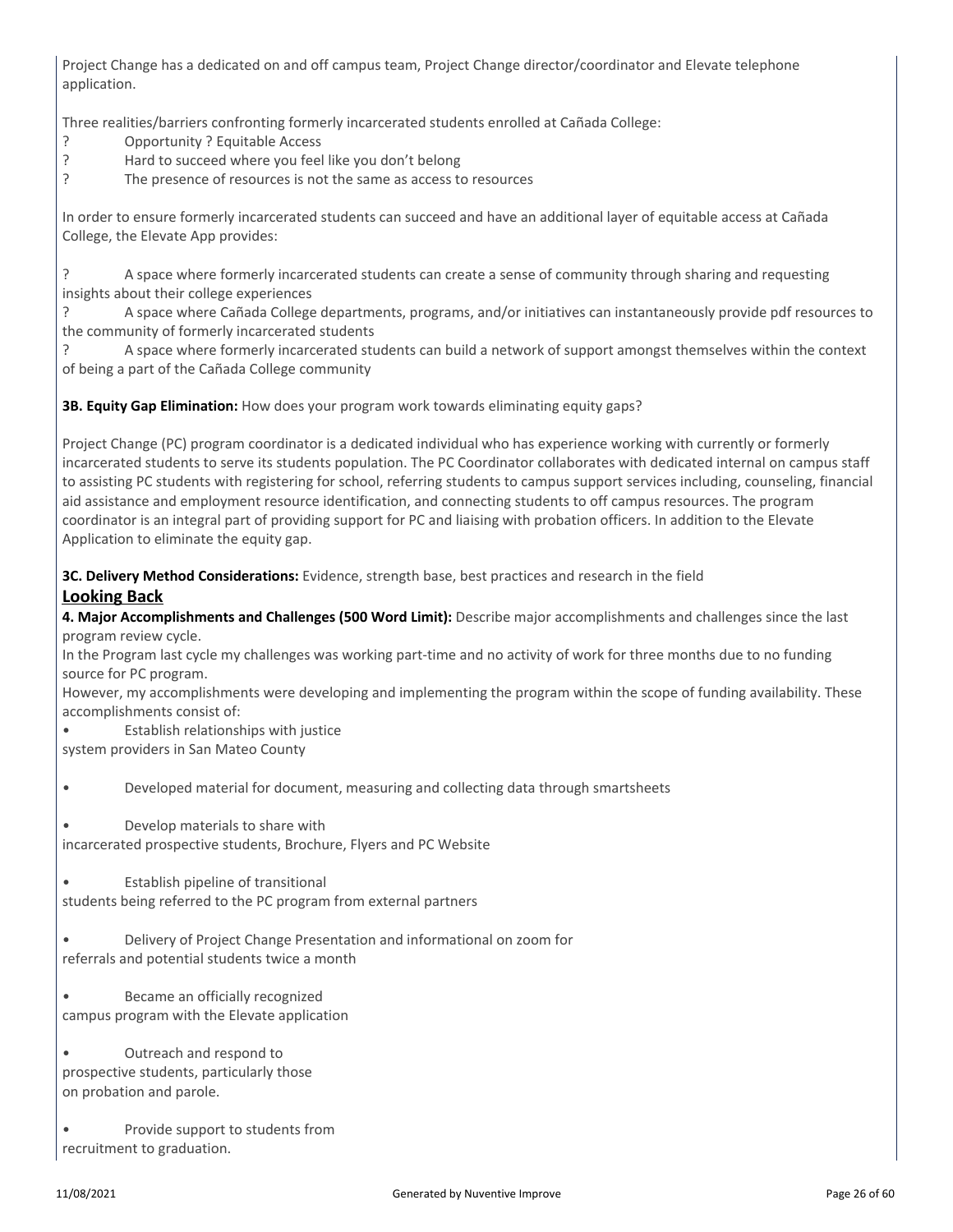• Start Bridge programs by offering one cohort-based course such as life skills, with counselor support

• Staff presentation to provide an understanding the mission of PC and employment/reentry challenges faced by formerly-incarcerated and incarcerated students

• Help students apply and matriculate

. • Counsel/advise with awareness of and sensitivity to academic, counseling and career barriers. (Academic Advising 2xs/semester)

• Assist students in choosing clear career pathways that lead to self sufficiency

• Assist student in identifying and addressing non-academic needs such as housing, transportation, record clearance and assistance in interacting with probation and parole

• Develop and maintain strong relationships with external partners i.e. community-based programs, probation, parole and county jails.

• Form relationship with San Mateo County Bar Association Record Clearance and Spark point

• Develop referrals for Housing

• Develop referrals for Health care Services

• Develop referrals for Social Services

**6A. Impact of Resource Allocations Process:** Describe the impact to date of previously requested resources (staff, noninstructional assignment, equipment, facilities, research, funding) including both resource requests that were approved and were not approved.

• Currently, requesting full-time position for Director/Coordinator non-instructional (not-approved)

• Currently operating part-time position for Director/Coordinator non-instructional (currently soft funded)

• Currently, operating with two staff part-time Director/Coordinator non-instructional and Career/Academic Counselor instructional (currently soft funded)

• Currently, requesting a full-time counselor instructional, secretary non-instructional, instructor instructional and parttime stipends for peer support staff with lived experience interns/mentors non-instructional (not-approved) What impact have these resources had on your program/department/office and measures of student success or client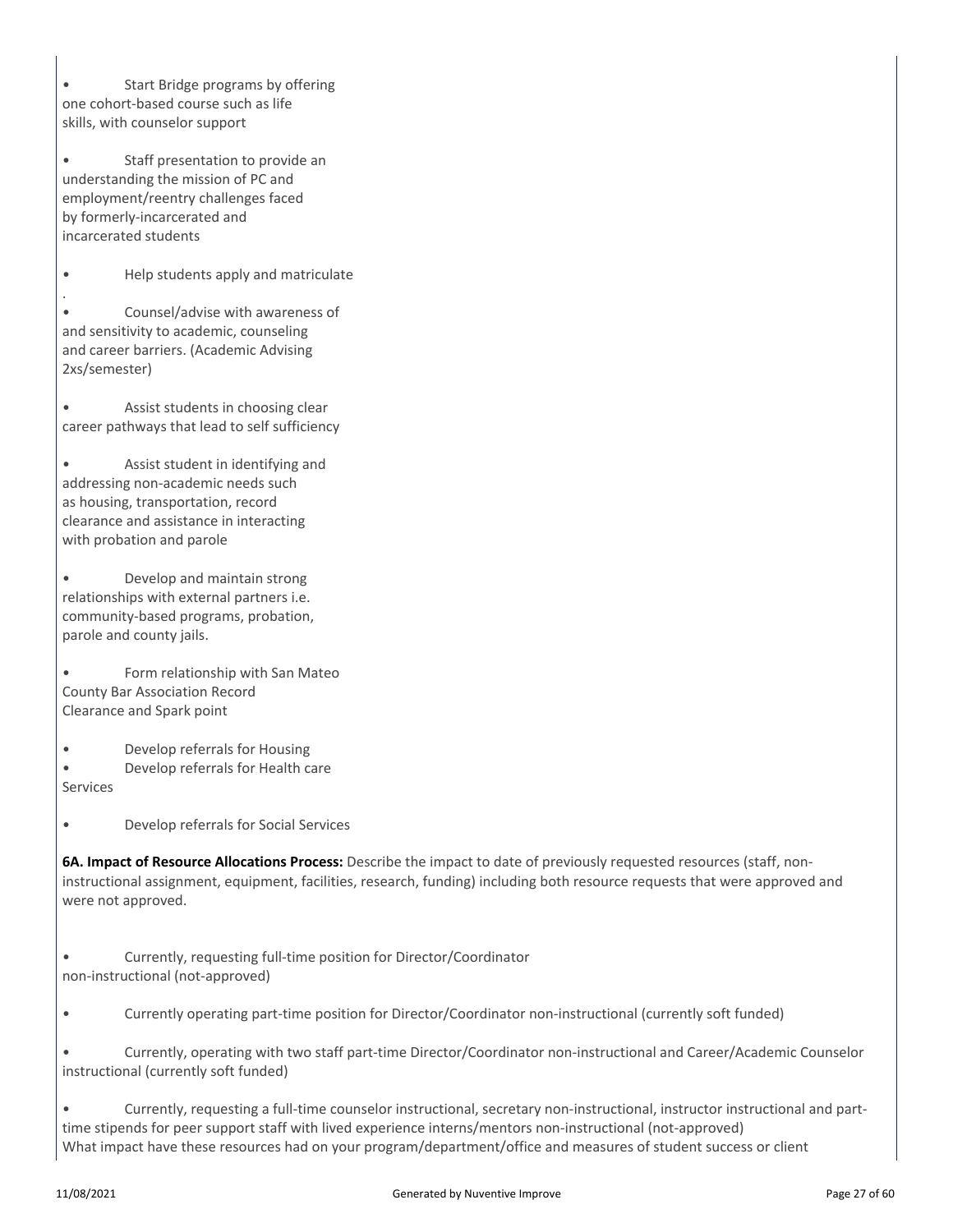#### satisfaction?

• Due to the lack of staff and limitation of hours allocated to work in a week has impacted the program. The impact the program ability to establish PC student club, integrate PC student club as a requirement, utilize college's peer mentor training, foster peer mentors from formerly, incarcerated students, have a PC student adopt an incoming incarcerated PC student, refer students for critical needs such as food, housing, and transportation assistance. To measure student success.

What have you been unable to accomplish due to resource requests that were not approved?

• The program ability to establish PC student club, integrate PC student club as a requirement, utilize college's peer mentor training, foster peer mentors from formerly, incarcerated students, have a PC student adopt an incoming incarcerated PC student, refer students for critical needs such as food, housing, and transportation assistance. To measure student success.

**6B. Disproportionately Impacted Students Affects:** How have these resources (or lack of resources) specifically affected disproportionately impacted students/clients?

• The lack of staff has disproportionately affected the impact of students by sequestering and disenfranchise their ability to have access to information and sustainability with equitable social change during their experience at Cañada College.

#### **7. SAOs & SLOs:** SAOs and SLOs

State your Service Area Outcomes (SAOs) and/or Student Learning Outcomes (SLOs).

• Project Change SAOs has been stagnated due to the lack of staff and hours allocated of one part-time staff (Director/Coordinator) to perform operation as the program is evolving with growth and development annually. It becomes challenging to maintain the outcome goals per cycle.

Describe how your program assessed your SAOs and/or SLOs.

• Project Change evaluation/access process consist of career finding and interest.

#### **8. SAO/SLO Assessment Results & Impact:** Summarize the findings of your program's SAO/SLO Assessments.

• Project Change has discovered most students that has participated in the process so far has identified interest in academic careers with the option of transferring and same amount so far in non-credit or trade courses. However, we have had students register and leave the program to not return. However, attrition is expected of students during the first phase of building program inclusively with staffing challenges.

What are some improvements that have been, or can be, implemented as a result of SAO/SLO Assessment?

• The improvements that have been implemented as result of SAO assessment consisted of the introduction of the Elevation application to students and PC website availability for user-friendly registration application and contact information to PC. In addition to strategies that can be implemented as a result of SAO consist of provide career interest testing through assessment center or career planning class, establish a referral system with EDD and San Mateo County work force services, attend employer recruitment presentations, and employment resources in PC office, career café and online job search center.

#### **Looking Ahead**

**9. SAOs & SLOs for the Next Review Cycle:** Describe how you will address identified opportunities for improvement. As the Program Director/Coordinator addressing opportunities for improvements as the PC grow in a robust program.

Project Change is requesting allocation to make the program operation functions manageable.

- Currently, requesting full-time position for Director/Coordinator
- non-instructional (not-approved)

• Currently, requesting a full-time counselor instructional, secretary non-instructional, instructor instructional and parttime stipends for peer support staff with lived experience interns/mentors non-instructional (not-approved) Discussion how you will address anti-racism in the next program review cycle.

• Continue to discover every student in PC has an enormous amount to teach us. As we strive to learn from, to adapt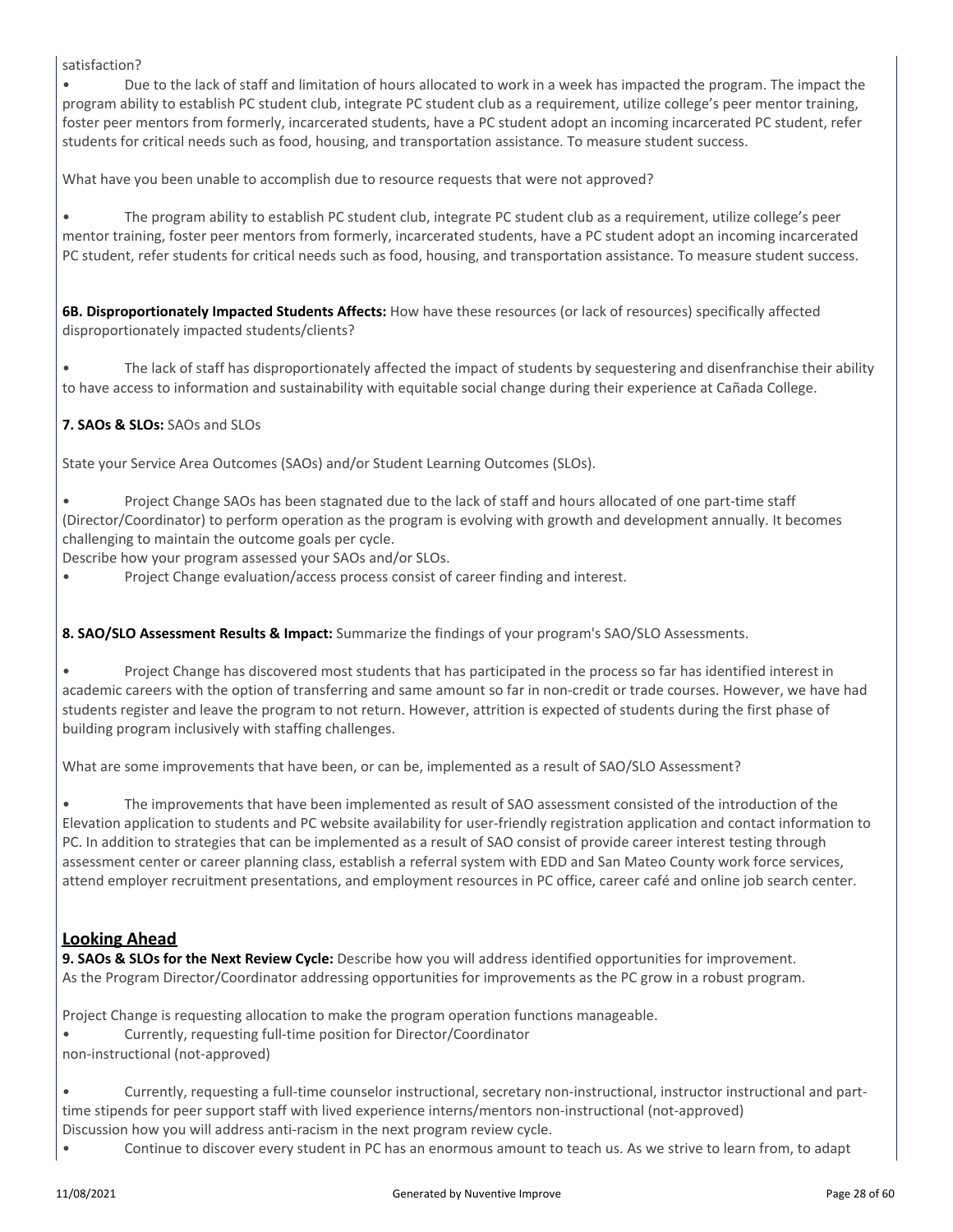both the style and content of every human being in the program. To reflect diversity of each individual contributing to antiracism. This has included mundane but important steps like learning to actively listen more effectively to non-native English speakers. As well as, to create content for a more diverse environment such as BIPOC, LGBTQIA+, 1st Gen, Foster, Homeless, Undocumented, Veteran, Low-Income, etc. In organizing Project Change, through an anti-racism lens we were able to attract and communicate more effectively to broad audiences. By bringing in a wide variety of perspectives, a more diverse program, and more memorable learning experience allowed us to construct a new culture for human kindness. Discuss how you will address equity in the next program review cycle.

• Continue to define as program Director/Coordinator what dedicated means to serve its students population. As the PC Director/Coordinator collaborates with dedicated internal on campus staff to assisting PC students with registering for school, referring students to campus support services including, counseling, financial aid assistance and employment resource identification, and connecting students to off campus resources. Also acting as an integral part of providing support for PC and liaising with probation officers. In addition to the Elevate Application to eliminate the equity gap.

**10. Program Improvement Initiatives:** What change could be implemented to improve your program?

As the Program Director/Coordinator addressing opportunities for improvements as the PC grow in a robust program. Project ham requesting allocation to make the program operation functions manageable.

• Currently, requesting full-time position for Director/Coordinator non-instructional (not-approved)

• Currently, requesting a full-time counselor instructional, secretary non-instructional, instructor instructional and parttime stipends for peer support staff with lived experience interns/mentors non-instructional (not-approved)

How might an anti-racism lens be considered in the proposed changes?

• Continue to discover every student in PC has an enormous amount to teach us. As we strive to learn from, to adapt both the style and content of every human being in the program. To reflect diversity of each individual contributing to antiracism. This has included mundane but important steps like learning to actively listen more effectively to non-native English speakers. As well as, to create content for a more diverse environment such as BIPOC, LGBTQIA+, 1st Gen, Foster, Homeless, Undocumented, Veteran, Low-Income, etc. In organizing Project Change, through an anti-racism lens we were able to attract and communicate more effectively to broad audiences. By bringing in a wide variety of perspectives, a more diverse program, and more memorable learning experience allowed us to construct a new culture for human kindness.

How might an equity lens be considered in the proposed changes?

• Continue to define as program Director/Coordinator what dedicated means to serve its students population. As the PC Director/Coordinator collaborates with dedicated internal on campus staff to assisting PC students with registering for school, referring students to campus support services including, counseling, financial aid assistance and employment resource identification, and connecting students to off campus resources. Also acting as an integral part of providing support for PC and liaising with probation officers. In addition to the Elevate Application to eliminate the equity gap.

How will you address the opportunities for improvement that you identified throughout the prior sections of this Program Review?

Creating a matrix and narrative that explain the annual challenges and improvements made within the program. What additional Anti-Racism training do you/your program need in the upcoming year?

Additional training for program defining Anti-racism in the scope of Social Determinant of Health.

What research or training will you need to accomplish these plans?

PC is requesting training in the scope of exploring research and training as it applies to the Social Determinant of Health Nationally, Stately and Locally.

What supplies, equipment, or facilities improvements do you need?

PC need applies to facilities requesting available office space for providing services on campus and other campus locations.

**Program Review Narrative Status:** Complete **Related Documents & Links:** [ProgramReviewStandalone](https://sanmateo.improve.nuventive.com:443/tracdat/viewDocument?y=aTsIKMlbS5Ud)